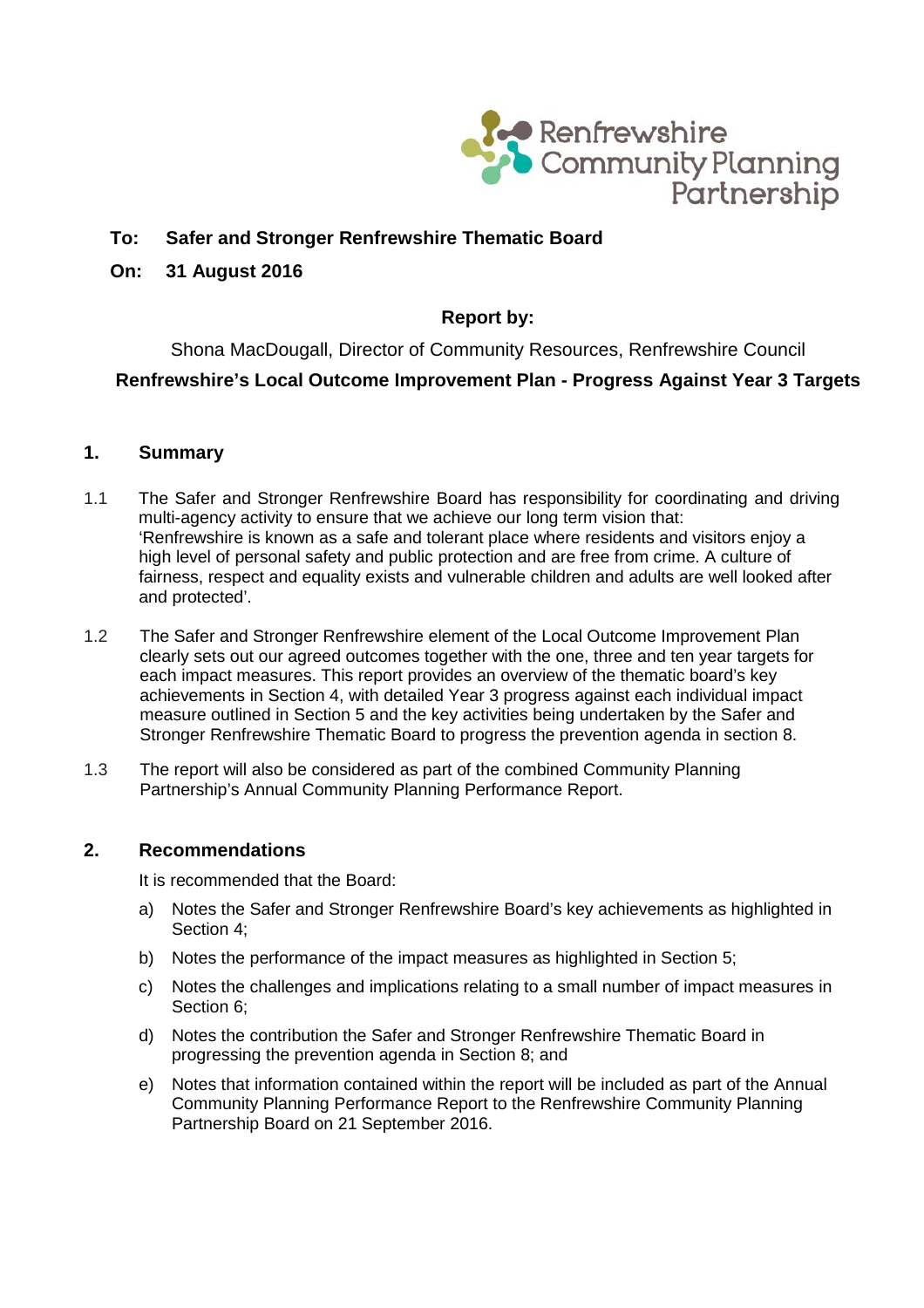### **3. Background**

- 3.1 Renfrewshire Community Planning Partnership is committed to ensuring that our resources are deployed wisely to achieve best value. An open and rigorous performance culture has been embedded with the partnership and promotes our collective responsibility for achieving our outcomes. Clear accountability and reporting is an important aspect of our approach.
- 3.2 The Renfrewshire Community Plan/Local Outcome Improvement Plan 2013-2023 was approved by Renfrewshire Community Planning Partnership Board on 12 June 2013 and was subsequently 'signed off' by the Minister for Local Government and Planning in August 2013.
- 3.3 Following this the Safer and Stronger Renfrewshire Board was established and has responsibility for coordinating and driving multi-agency activity to ensure that we achieve our long term vision that:

'Renfrewshire is known as a safe and tolerant place where residents and visitors enjoy a high level of personal safety and public protection and are free from crime. A culture of fairness, respect and equality exists and vulnerable children and adults are well looked after and protected'.

3.4 The Safer and Stronger Renfrewshire element of the Local Outcome Improvement Plan clearly sets out our agreed outcomes together with the one, three and ten year targets for each impact measures. This report provides the progress the Board has made against its year three targets.

### **4 Key achievements**

- 4.1 The Safer and Stronger Renfrewshire Thematic Board's Key achievements have included:
	- Responding to the Scottish Government's consultation on working together for people who go missing in Scotland. Going missing is an indicator of vulnerability and can be both a symptom and cause of distress, for the missing person and their friends and families. It is a serious issue – with over 30,000 incidents a year reported nationally – 64% of which involve children and young people. Around 1 in 3 incidents are repeat missing incidents and for young people, going missing regularly can be an indicator of poorer future outcomes in life.

During 2015 the Scottish Government developed a draft strategy for consultation that proposed 8 commitments structured around 4 objectives:

- Prevent
- Respond
- Support
- **Protect**

Renfrewshire Child and Adult Protection Committees jointly hosted a consultation event on the 23rd November 2015 attended by practitioners from across Renfrewshire Community Planning Partnership. Following this a formal written consultation response was produced and approved by the Safer and Stronger Renfrewshire Thematic Board on behalf of the Community Planning Partnership. The Scottish Government has since invited Renfrewshire to participate in a pilot project in relation to the strategy:

• Overseeing the development of refining the Community Safety Partnership daily tasking process. An evaluation of the Renfrewshire Community Safety Hub Daily Tasking meeting was conducted during September 2015. The main aim was to identify gaps, or weaknesses, in the process and to make recommendations to mitigate against these in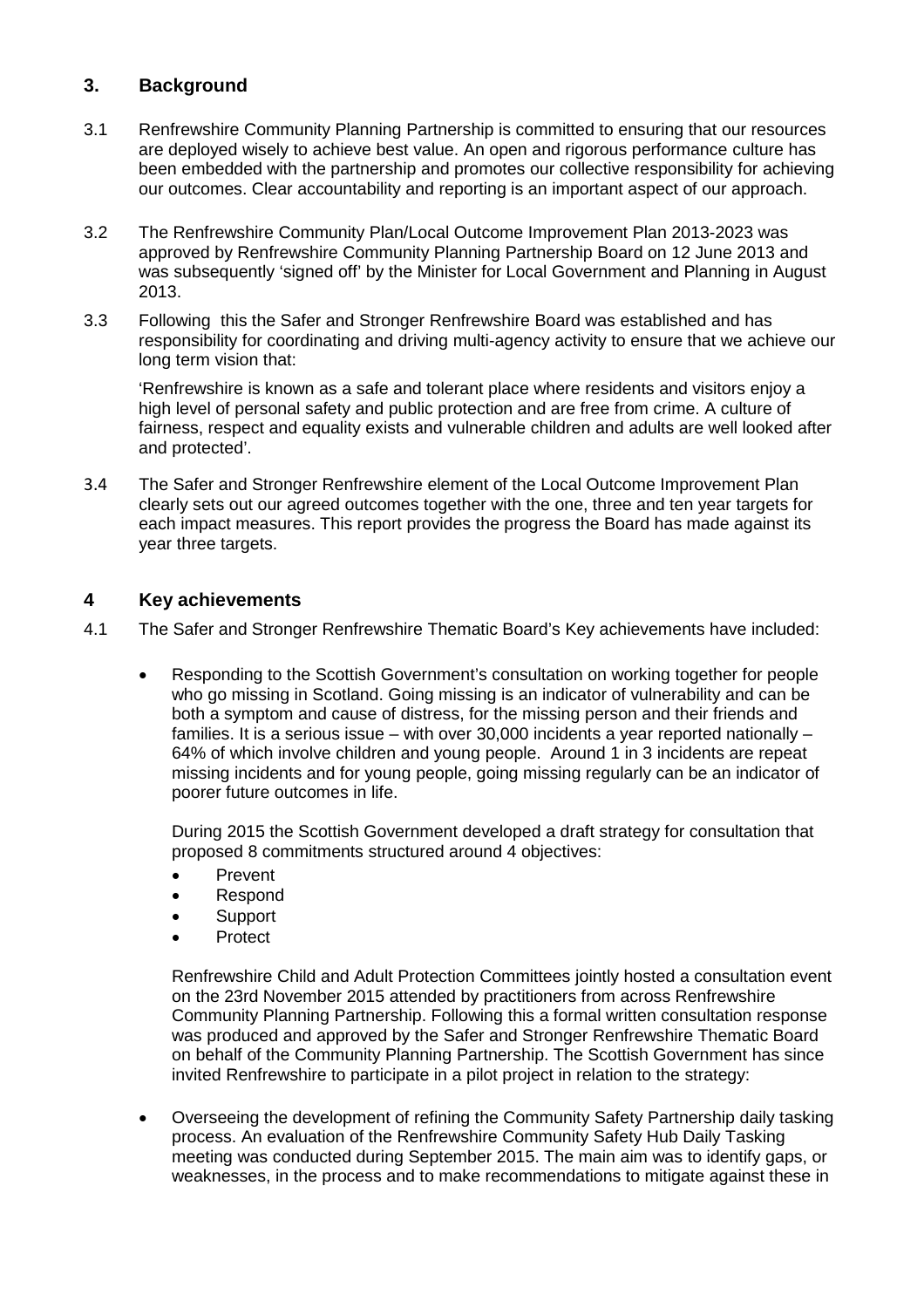order to ensure that the communities of Renfrewshire receive the most effective service from the Partnership and that the process is as comprehensive and efficient as possible.

Overall, the results indicate that the daily tasking process works very well and brings significant benefits for all participants when they attend. However there are clear issues for some services in balancing competing demands on time and in considering how best to share and disseminate relevant information effectively.

In addition to these issues, consideration will be given by the Community Safety and Public Protection Steering Group to the impact that new legislative requirements will have on resources and working practises as it concludes its evaluation of the daily tasking process and how best all agencies at these meetings can maintain and improve on the strong performance of this service;

- Overseeing the delivery of phase 1 of the Renfrewshire Community Safety Partnership Hub. Over the past year the construction works of the new integrated control room at the former District Court building in Mill Street, Paisley have been completed. The £1.3m project included the replacement of all of the existing public space cameras on the network and a further 10 cameras being installed across Renfrewshire to improve coverage and resilience in the network. Improved mobile camera functionality has also been provided through the replacement of the mobile CCTV vans used within the wardens service. Upgraded software and functionality has been made available to the control room operators through the improved system, which is producing images of a much higher quality than was previously possible. The Renfrewshire Community Safety Partnership hub now brings together key services of the Community Safety Partnership such as Mediation, Investigation, Youth Team and Police and Council analytical services;
- Establishing an active and effective Multi Agency Risk Assessment Conference within Renfrewshire supported by the Gender Based Violence Strategy Group and the Community Safety and Public Protection Steering Group;
- Contributing to the work of Renfrewshire's Tackling Poverty Strategy, through the expansion of the Streetstuff programme of diversionary activities, with over 37,000 participants at 2,000 sessions. The expanded programme has also developed links to the Families First programme and the enhanced breakfast club model;
- Supporting the night time economy of our Town Centres through the promotion of the Purple Flag accreditation for Paisley and the continued success of the Best Bar None awards, with 6 Renfrewshire premises recognised nationally during each of the last 2 years;
- Submission of a Renfrewshire Transition Plan to the Scottish Government as part of the legislative change needed to establish the new community justice model in Scotland;
- Contributing to the Strategic Police Agenda through the coordination of Renfrewshire's response to the draft annual Police Plan and the review of Strategic Police Priorities which is currently ongoing.

### **5 Performance against year 3 targets**

5.1 In terms of the Safer and Stronger Renfrewshire Thematic Board progress, year three performance suggests that the strong performance reported in the year 1 annual report has been maintained. However a small number of impact measures have failed to meet the year three target. Section 6 below provides further detail on the performance of these impact measures.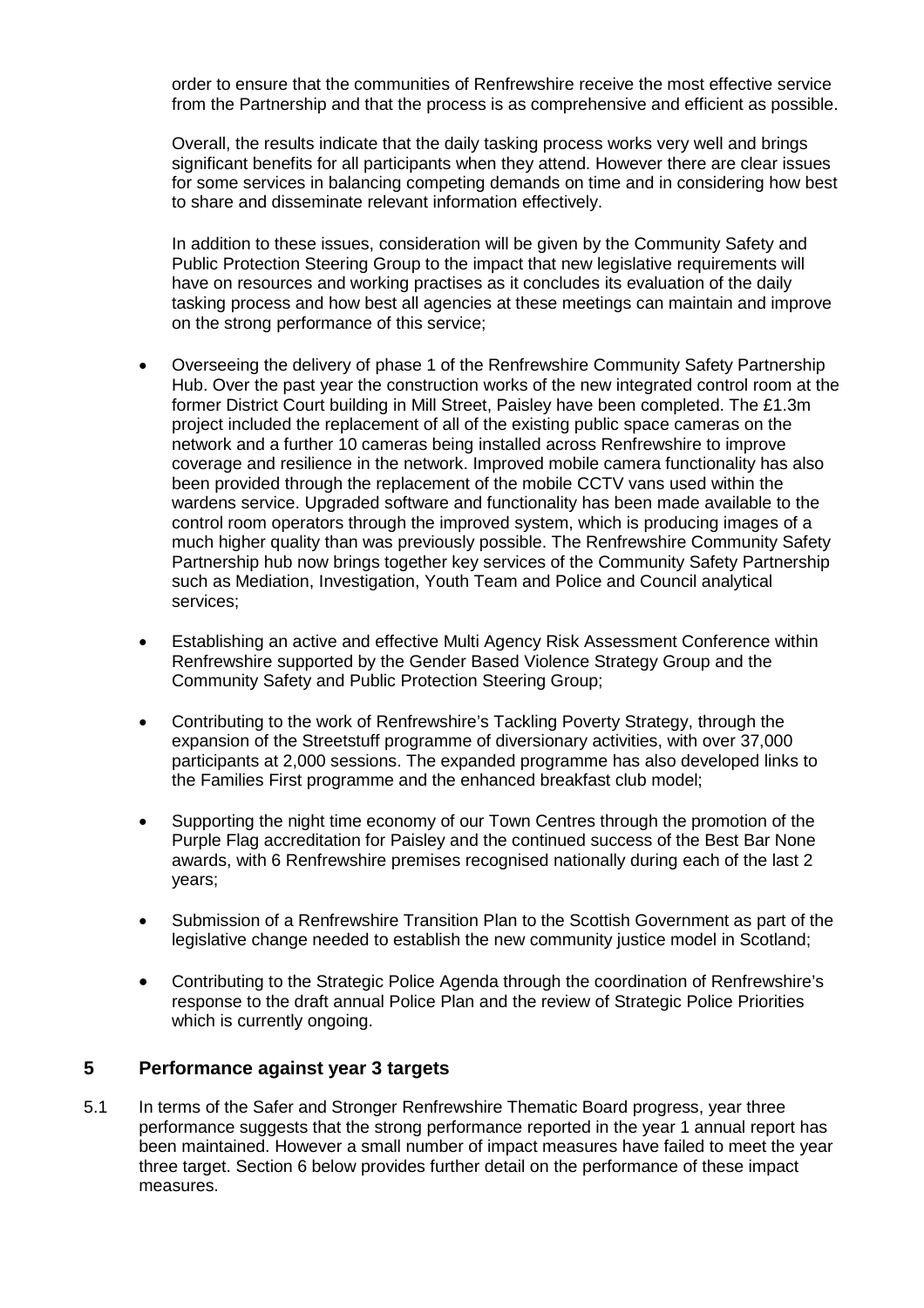- 5.2 Year three performance information is not available for following four impact measures:
	- Reduction in the number of teenagers who report being involved in 4 or more delinquent activities in the past 12 months;
	- Reduction in the number of teenagers who report having committed 4 or more criminal acts in the past 12 months;
	- Increase the perception of secondary school pupils who report their communities are safe places to live (1-4 lower the better); and
	- Reduction of secondary school pupils reporting that they are living in communities with many problems.

Results for these indicators will be drawn from the second All Children's Wellbeing Survey which is provisionally scheduled for October 2016, with initial data being available December 2016 /January 2017.

| <b>Impact Measures</b>                                                                                                                                          | <b>Current</b><br><b>Status</b> | <b>Baseline</b>                                                       | Year 1<br><b>Actual</b> | Year <sub>3</sub><br><b>Target</b> | Year <sub>3</sub><br><b>Actual</b> |  |
|-----------------------------------------------------------------------------------------------------------------------------------------------------------------|---------------------------------|-----------------------------------------------------------------------|-------------------------|------------------------------------|------------------------------------|--|
| Outcome 1. Renfrewshire is known as a place where people living, working or visiting feel safe and<br>secure                                                    |                                 |                                                                       |                         |                                    |                                    |  |
| Percentage of adults who agree<br>that Renfrewshire is a safe place<br>to live.                                                                                 | $\blacktriangledown$            | 83%<br>(Baseline and<br>Target revised<br>November<br>2015            | N/A                     | 83%                                | 86%                                |  |
| Increase % of adults who agree<br>with the statement "I am<br>satisfied with my neighbourhood<br>as place to live".                                             |                                 | 82%                                                                   | N/A                     | 86%                                | 79%                                |  |
| % reduction in one year<br>reconviction frequency rate                                                                                                          |                                 | 49.7%                                                                 | 49%                     | 45%                                | 43%                                |  |
| % reduction in the perception of<br>the local drug dealing/use in<br>neighbourhoods                                                                             |                                 | 13%                                                                   | 8%                      | 11%                                | 16%                                |  |
| % of residents stating they feel<br>'very safe' or 'fairly safe' when at<br>home alone at night and when<br>walking alone in the<br>neighbourhood after dark    |                                 | 81%                                                                   | 85%                     | 85%                                | 88%                                |  |
| Outcome 2. Our communities live their lives safe from violence and anti-social behaviour and have<br>responsible approach to accessing and using alcohol        |                                 |                                                                       |                         |                                    |                                    |  |
| Number of crimes of violence.                                                                                                                                   | $\blacktriangledown$            | 416<br>(Baseline and<br>Target revised<br>November<br>2015            | N/A                     | 252                                | 250                                |  |
| Number of reported incidents of<br>anti-social behaviour (combined<br>data from Renfrewshire Council<br><b>Community Safety Service and</b><br>Police Scotland) |                                 | 19,149<br>(Baseline and<br><b>Target revised</b><br>November<br>2015) | N/A                     | 11,489                             | 12,616                             |  |

5.2 Table 1 below highlights the year three performance against our targets.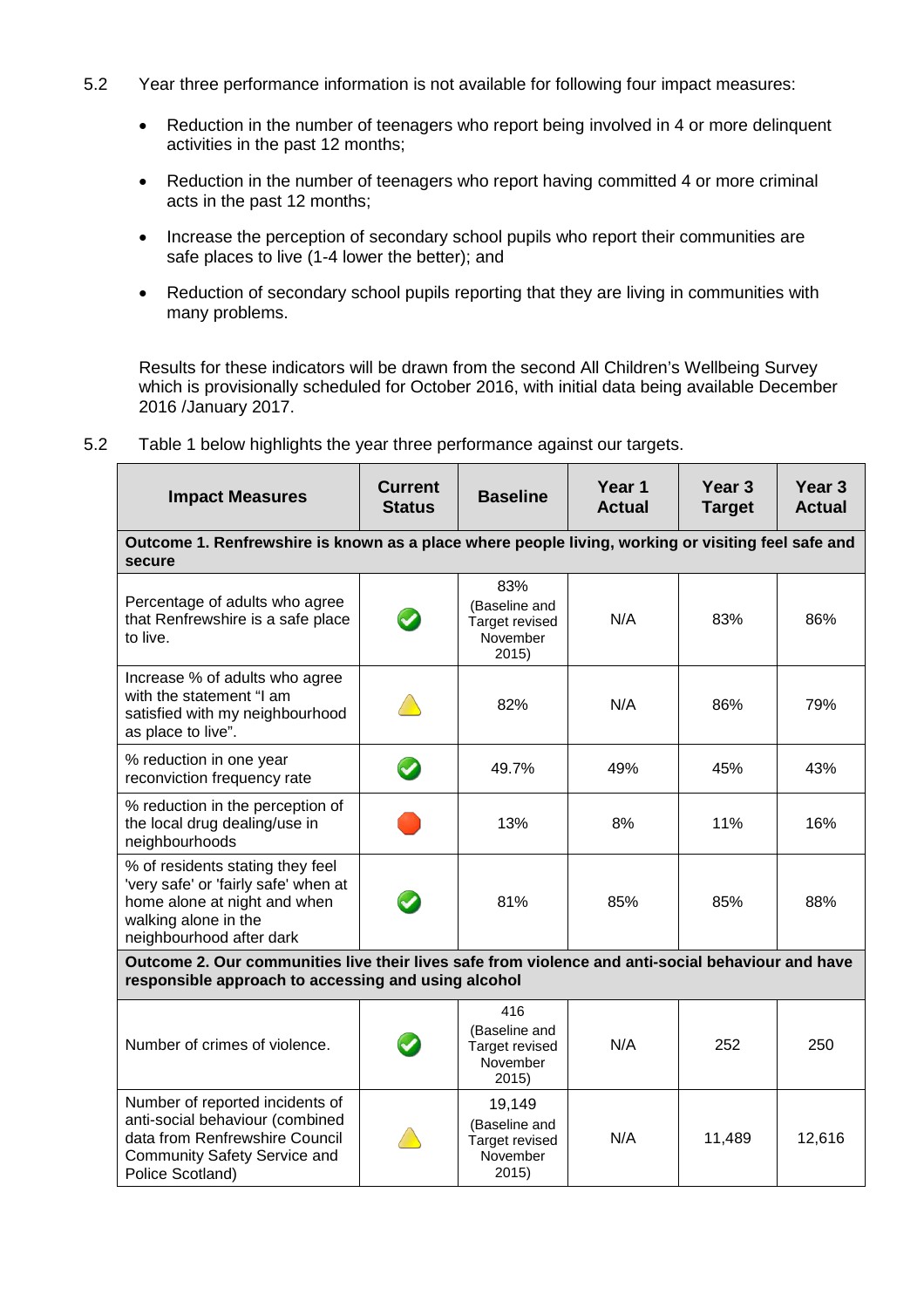| <b>Impact Measures</b>                                                                                                                                                                                                           | <b>Current</b><br><b>Status</b>              | <b>Baseline</b>                                              | Year 1<br><b>Actual</b>                                                                    | Year 3<br><b>Target</b> | Year <sub>3</sub><br><b>Actual</b> |  |  |
|----------------------------------------------------------------------------------------------------------------------------------------------------------------------------------------------------------------------------------|----------------------------------------------|--------------------------------------------------------------|--------------------------------------------------------------------------------------------|-------------------------|------------------------------------|--|--|
| Total number of reported<br>incidents of domestic abuse                                                                                                                                                                          |                                              | 2,431                                                        | 2,431                                                                                      | 2,431                   | 2,145                              |  |  |
| Number of reported incidents of<br>domestic abuse per 100,000 of<br>population                                                                                                                                                   |                                              | 1,432                                                        | 1,361                                                                                      | 1,432                   | 1,299                              |  |  |
| Number of complaints regarding<br>vandalism and youth disorder                                                                                                                                                                   |                                              | 3,075<br>(Baseline and<br>Target revised<br>November<br>2015 | N/A                                                                                        | 2,614                   | 3,244                              |  |  |
| Outcome 3. All members of our community, in particular our most vulnerable children, young<br>people and adults, live in a safe, inclusive and nurturing environment where they are respected<br>and free from abuse and neglect |                                              |                                                              |                                                                                            |                         |                                    |  |  |
| Reduction in the proportion of<br>adults referred to Social Work<br>with three or more incidents of<br>harm in each year                                                                                                         |                                              | 13%                                                          | 9.4%                                                                                       | 12%                     | 6.4%                               |  |  |
| Reduction in the number of<br>children looked after away from<br>home                                                                                                                                                            |                                              | 275                                                          | 321                                                                                        | 275                     | 295                                |  |  |
| Reduction in the proportion of<br>children subject to 2 or more<br>periods of child protection<br>registration in a 2 year period                                                                                                |                                              | 6%                                                           | 4.1%                                                                                       | 6%                      | 2%                                 |  |  |
| Reduction in the number of<br>teenagers who report being<br>involved in 4 or more delinquent<br>activities in the past 12 months                                                                                                 | <b>Baseline</b><br>data<br>available<br>only | 22%                                                          | Data will be available from the second<br>All Children's Wellbeing Survey in early<br>2017 |                         |                                    |  |  |
| Reduction in the number of<br>teenagers who report having<br>committed 4 or more criminal<br>acts in the past 12 months                                                                                                          | <b>Baseline</b><br>data<br>available<br>only | 4%                                                           |                                                                                            |                         |                                    |  |  |
| Reduce the number of children<br>experiencing domestic abuse.                                                                                                                                                                    |                                              | 1,630                                                        | 1,649                                                                                      | 1,630                   | 1,571                              |  |  |
| Increase the perception of<br>secondary school pupils who<br>report their communities are<br>safe places to live (1-4 lower the<br>better)                                                                                       | <b>Baseline</b><br>data<br>available<br>only | 1.4                                                          | Data will be available from the second<br>All Children's Wellbeing Survey in early         |                         |                                    |  |  |
| Reduction of secondary school<br>pupils reporting that they are<br>living in communities with many<br>problems                                                                                                                   | <b>Baseline</b><br>data<br>available<br>only | 35%                                                          | 2017                                                                                       |                         |                                    |  |  |
| Outcome 4. Renfrewshire citizens are positive, support equality and value diversity to achieve<br>fairness for all within our communities                                                                                        |                                              |                                                              |                                                                                            |                         |                                    |  |  |
| Increase in the detection rate for<br>hate crime and offences<br>(Impact measure revised November<br>2015)                                                                                                                       |                                              | 74%                                                          | N/A                                                                                        | 86%                     | 79.9%                              |  |  |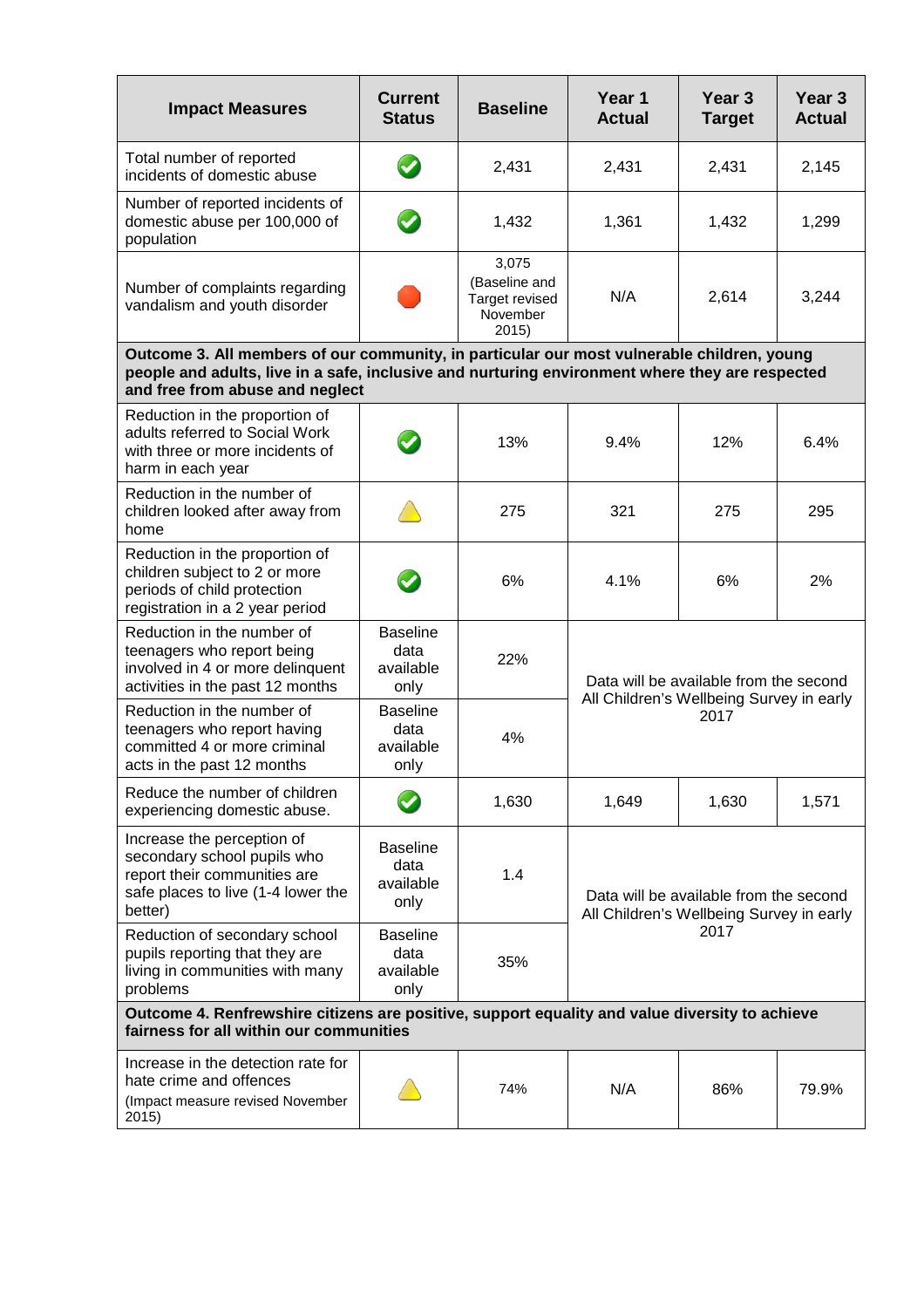# **6 Areas for Improvement and Remedial Action**

6.1 As noted in Section 5 a small number of impact measures are proving particularly challenging and these will be a focus for the Thematic Board in terms of improving performance. The measures are highlighted in the table below:

| <b>Impact Measure</b>                                                                                                                                                                                                          | <b>Remedial Action</b>                                                                                                                                                                                                                                                                                                                                                                                                                                                                                                                                    |  |
|--------------------------------------------------------------------------------------------------------------------------------------------------------------------------------------------------------------------------------|-----------------------------------------------------------------------------------------------------------------------------------------------------------------------------------------------------------------------------------------------------------------------------------------------------------------------------------------------------------------------------------------------------------------------------------------------------------------------------------------------------------------------------------------------------------|--|
| Increase % of adults who agree with the<br>statement "I am satisfied with my<br>neighbourhood as place to live"                                                                                                                | Analysis is being carried out to identify issues<br>at a neighbourhood level and an action plan<br>will be developed to address those issues<br>identified in the analysis.                                                                                                                                                                                                                                                                                                                                                                               |  |
| % reduction in the perception of the local<br>drug dealing/use in neighbourhoods                                                                                                                                               | Following a decline in recent years in the<br>perception of drug dealing/use in<br>neighbourhoods the most recent data<br>available for this measure has shown an<br>increase in Renfrewshire. Further analysis will<br>be carried out to explain this increase and<br>develop actions to address this issue.                                                                                                                                                                                                                                             |  |
| Number of reported incidents of anti-social<br>behaviour (combined data from<br><b>Renfrewshire Council Community Safety</b><br>Service and Police Scotland)<br>Number of complaints regarding<br>vandalism and youth disorder | Performance for both impact measures had<br>previously exceeded year 3 and year 10<br>targets which led to the Board set more<br>challenging targets for both measures. It is<br>likely that a drive to improve reporting of such<br>activity and the challenging nature of the<br>revised targets will explain the current                                                                                                                                                                                                                               |  |
|                                                                                                                                                                                                                                | performance.                                                                                                                                                                                                                                                                                                                                                                                                                                                                                                                                              |  |
| Reduction in the number of children<br>looked after away from home                                                                                                                                                             | In recent years the number of children looked<br>after away from home has remained static.<br>This reflects a strong focus on finding long-<br>term stable placements for looked after<br>children. Going forward the emphasis will<br>continue to be on ensuring that placements<br>are sustainable whether this is a permanent<br>return home, a permanent arrangement to<br>remain with kinship carers or foster carers, or<br>in some cases, adoption. Placement decisions<br>will always prioritise the safety and needs of<br>the individual child. |  |
| Increase in the detection rate for hate<br>crime and offences                                                                                                                                                                  | Hate Crime incidents are relatively small in<br>number and therefore a small number of<br>crimes can result in large change to the overall<br>rate.                                                                                                                                                                                                                                                                                                                                                                                                       |  |
|                                                                                                                                                                                                                                | To help address hate crime, Police Scotland<br>has established the 'Grey Space' Community<br>Tension Monitoring Group which operates<br>across Renfrewshire and Inverclyde.<br>Membership is drawn from the Catholic<br>Church; Church of Scotland; local mosque;<br>Buddhist community; LGBT+; Polish<br>community; West College Scotland; University<br>of West of Scotland, 'I Am Me'; NHS; and both<br>local authorities.                                                                                                                             |  |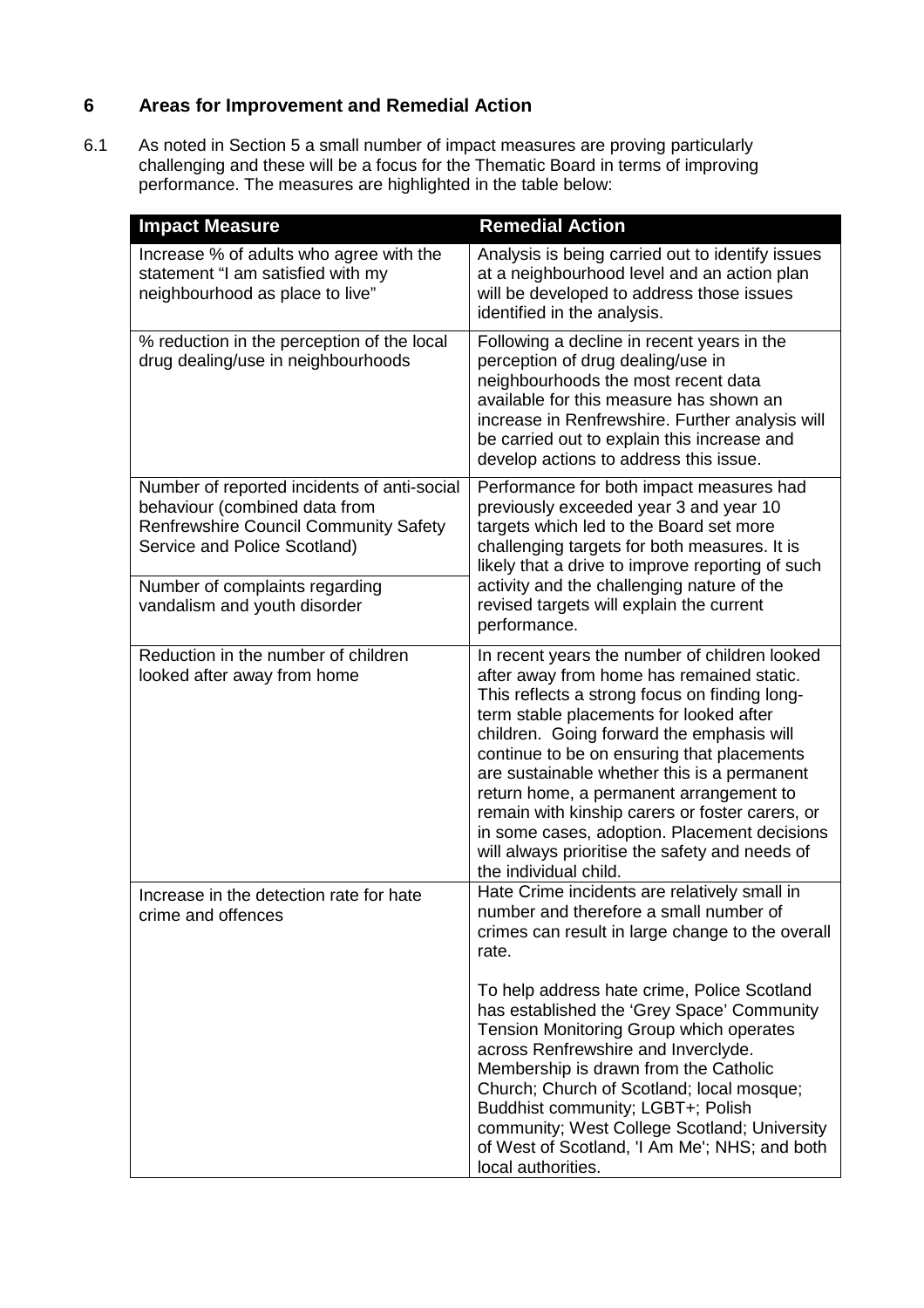# **7 Revisions to Renfrewshire's Local Outcome Improvement Plan**

7.1 No further revisions to the Safer and Stronger Renfrewshire element of the Local Outcome Improvement Plan are required at this stage.

### **8 Prevention**

- 8.1 The key activities being undertaken by the Safer and Stronger Renfrewshire Thematic Board to progress the prevention agenda include:
	- **Street Stuff** is Renfrewshire's multi-award winning youth engagement and diversionary project which has helped reduce youth disorder in every area of Renfrewshire in which it operates. The service is delivered throughout Renfrewshire in locations which are identified through the Renfrewshire Community Safety Partnership using relevant datasets. These include areas of multiple deprivation as well as areas with high incidences of youth disorder and anti social behaviour. Partners in the project include; Renfrewshire Council, St. Mirren Football Club, Engage Renfrewshire, Police Scotland, and Scottish Fire & Rescue Service.

Streetstuff engages with young people in their own community, in a fun and innovative way. It has been successful in reducing antisocial behaviour across Renfrewshire by improving engagement with those hardest to reach. The project has been a winner at both the CoSLA and the National Risk Management awards.

• **I Am Me** is a community based project which is supported by Renfrewshire Council and works in partnership with Police Scotland to raise awareness of disability hate crime. The project has two key initiatives - I Am Me and Keep Safe. The I Am Me project works with a range of partners to raise awareness of disability hate crime through innovative and engaging methods, such as drama and education. Keep Safe works with a network of local businesses to create safe places for disabled, elderly and vulnerable people when out in the community. Both initiatives are currently being rolled out across Scotland in partnership with Police Scotland and a number of other Scottish local authorities.

The initiatives have been innovative in their approach to community involvement and joint working as well as its use of drama to raise awareness. In 2015 I Am Me was the winner of the Peoples Choice Award / Wider Partnership Category at the Safer Communities Awards and the Community Champion 2015 award at Renfrewshire Chamber of Conmmerce's ROCCO Awards in November 2015.

• **Renfrewshire Community Safety Partnership Hub** – As noted in Section 4 above the past year has seen the completion of construction works of the new integrated control room at the former District Court building in Mill Street, Paisley. The hub now brings together key services of the Community Safety Partnership such as the wardens services, enhanced CCTV, Mediation, Investigation, Youth Team and Police and Council analytical services. It provides a focal point to promote daily partnership working to make Renfrewshire's communities safer.

Phase 2 is being developed to focus on future implementation of services and facilities that enhance the operation of the Hub and maximise its usefulness and efficiency as a resource. Options include: wider CCTV monitoring; fire, intruder and Community Alarm monitoring; out of hours call management and key holding services.

• **Counter Terrorism Prevent Strategy -** Section 26 of the Counter Terrorism and Security Act 2015 places a duty on certain bodies, listed in schedule 6 to the act, to have in the exercise of their functions, "due regard to the need to prevent people from being drawn into terrorism". Scottish Local Authorities are listed under schedule 6 of the act. Renfrewshire has a Multi Agency Contest (Prevent) Group in place to meet the ends of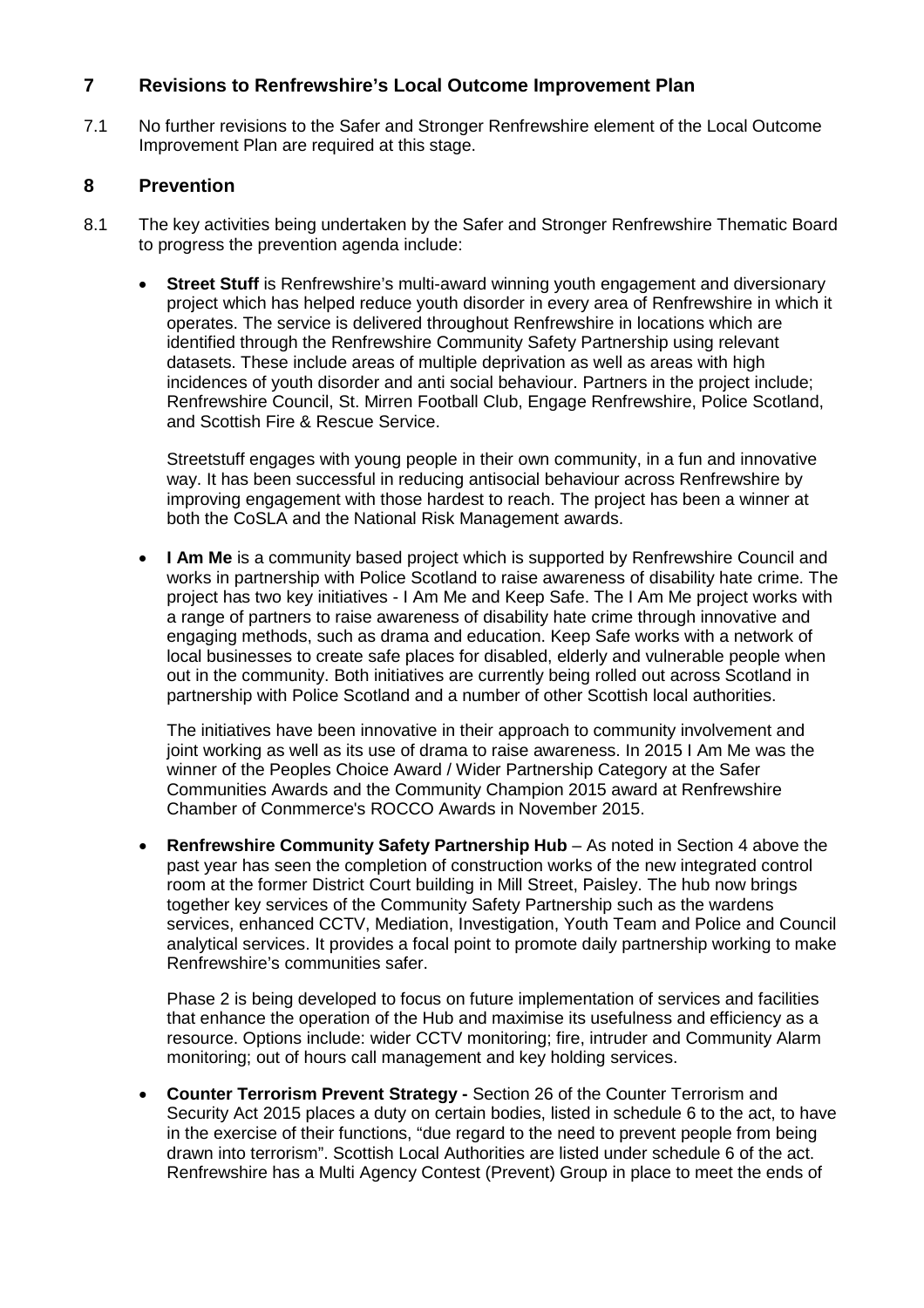the Act. This group meets every two months, acting as a tasking forum where partners keep abreast of recent trends or developments.

The role and remit of the group is to identify priorities and opportunities for tackling terrorism and organised crime across Renfrewshire. It will undertake high level assessments to identify a clear understanding of radicalisation, the levels of awareness across the council and partners and the actions being taken to prevent people from being radicalised. The core membership of the group contains a broad spectrum of key partners across Renfrewshire. It is now firmly established, with consistent membership.

- **Community Safety Partnership daily tasking process -** Daily Tasking in Renfrewshire has been an integral part of the work of the Renfrewshire Community Safety Partnership for a number of years. Previously partner agencies would deliver their own work programmes with some element of partnership working, however the introduction and expansion of the Daily Tasking process ensures that this partnership approach is embedded to ensure there is an early intervention approach to dealing with public protection issues.
- **Brighter Renfrewshire Alcohol Awareness Week (BRAW) -** During June 2015, Renfrewshire Alcohol and Drug Partnership and Renfrewshire Community Planning Partnership hosted an alcohol awareness week, known as BRAW (Brighter Renfrewshire Alcohol Awareness Week). BRAW aims were to:
	- Promote sensible drinking messages;
	- Encourage people to seek support;
	- Change attitudes to alcohol:
	- Involve communities in tackling alcohol issues;
	- Prevent or reduce harm caused by alcohol;
	- Celebrate and support recovery from addiction.

The inaugural BRAW Week took place on 15 – 19 June 2015, where the aim was to engage the community in a fun & interactive way about the effects of alcohol. As well as promoting safe drinking messages.

• **Gender Based Violence Strategy Group & MARAC** - The overarching aim of the Renfrewshire Gender Based Violence (GBV) Strategy Group is working together for the elimination of all forms of violence and abuse against women and children. This includes protection, prevention, provision, participation and partnership working.

The Multi Agency Risk Assessment Conference (MARAC) is a multi agency victimfocussed meeting where information is shared on the highest risk cases of domestic abuse between different statutory and voluntary sector agencies. The role of the MARAC is to facilitate, monitor and evaluate effective information sharing to enable appropriate actions to be taken to increase public safety.

• **Building Safer Greener Communities – Multi Agency Approach** - A Renfrewshire Multi-Agency Tasking Group has been established to develop the principles set out in the Building Safer Communities National Strategy. The approach aims to reduce victims of crime and reduce victims of unintentional harm by carrying out structured multi agency interventions in key communities. This helps those communities to build capacity and resolve issues affecting the area in which they live. The approach is being led by Police Scotland with support from other Community Planning partners.

Geographical areas are identified with vulnerabilities and problems that could be addressed by a multi-agency approach. This includes high numbers of victims of crime and victims of unintentional harm. Over a six week period the group, made up of relevant